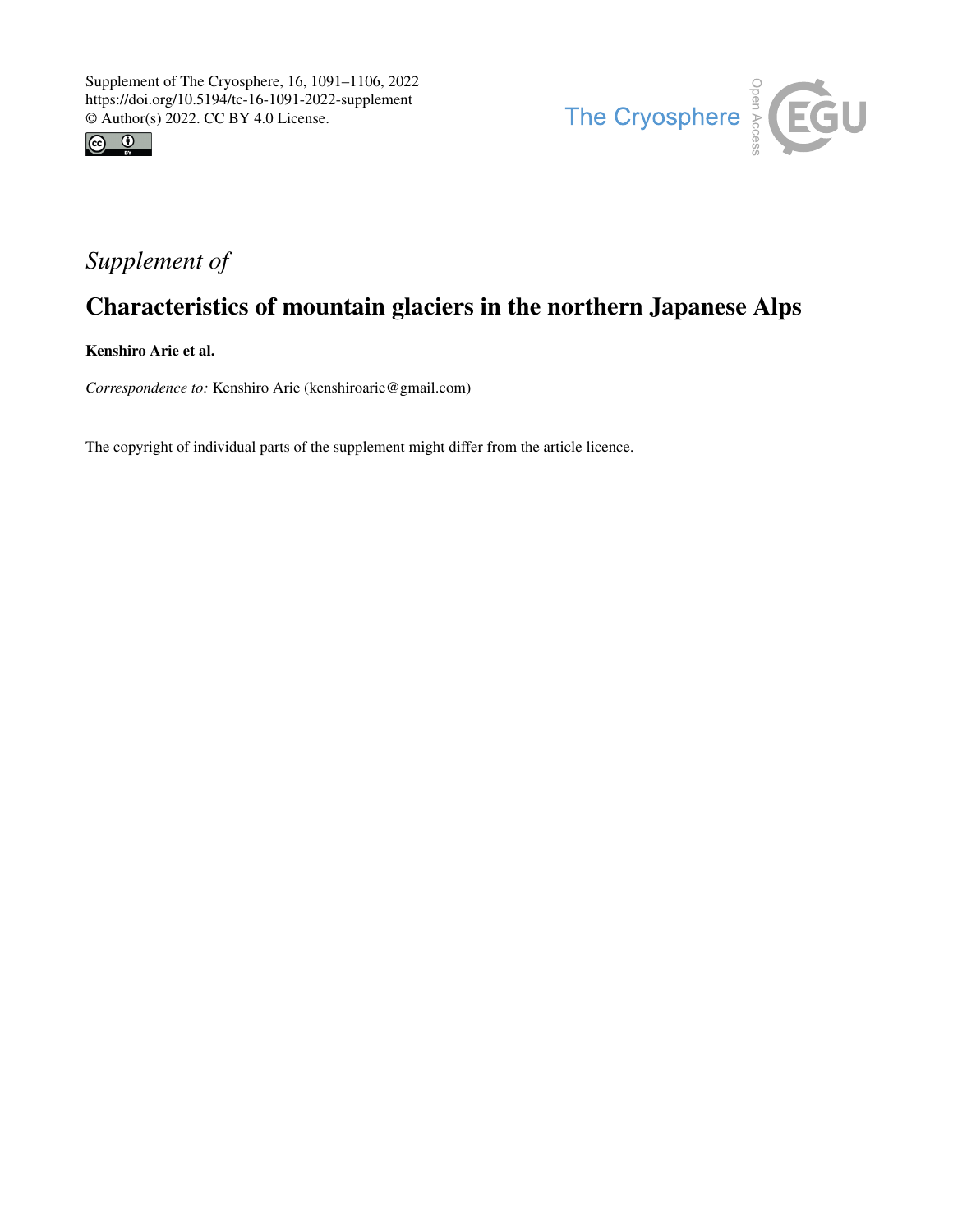| Supplement: Area, average winter balance (AB <sub>w</sub> ), average summer balance (AB <sub>s</sub> ), average mass balance amplitude (Aa), standard |  |  |  |  |  |  |  |  |
|-------------------------------------------------------------------------------------------------------------------------------------------------------|--|--|--|--|--|--|--|--|
| deviations of annual mass balance (sBn), and observation periods of VSGs in the northern Japanese Alps and glaciers around the world.                 |  |  |  |  |  |  |  |  |

| NO.            | Name                   | Region                                          | Lat $(°)$ | Log $(°)$ | Area (km <sup>2</sup> ) | Abw (mm weq) ABs (mm weq) |             | Aa (mm weq) | SBn (mm weg) | Observation periods (Year) |
|----------------|------------------------|-------------------------------------------------|-----------|-----------|-------------------------|---------------------------|-------------|-------------|--------------|----------------------------|
| $\,1\,$        | KAKUNEZATO             | Northern Japanese Alps (590 kg/m <sup>3</sup> ) | 36.63     | 137.76    | 0.08                    | 14223.43                  | $-14642.33$ | 14642.33    | 4706.40      | 2015-2019(4years)          |
| $\overline{2}$ | SANNOMADO              | Northern Japanese Alps (590 kg/m <sup>3</sup> ) | 36.63     | 137.64    | 0.10                    | 13550.83                  | $-14927.00$ | 14238.91    | 4811.04      | 2015-2019(4years)          |
| 3              | <b>KOMADO</b>          | Northern Japanese Alps (590 kg/m <sup>3</sup> ) | 36.63     | 137.63    | 0.11                    | 12183.50                  | $-13661.45$ | 12922.48    | 4606.02      | 2015-2019(4years)          |
| $\overline{4}$ | GOZENZAWA              | Northern Japanese Alps (590 kg/m <sup>3</sup> ) | 36.57     | 137.62    | 0.03                    | 10059.50                  | $-10742.43$ | 10821.70    | 2872.22      | 2015-2019(4years)          |
| 5              | KAKUNEZATO             | Northern Japanese Alps (431 kg/m <sup>3</sup> ) | 36.63     | 137.76    | 0.08                    | 10390.33                  | $-10696.34$ | 10696.34    | 3438.07      | 2015-2019(4years)          |
| 6              | SANNOMADO              | Northern Japanese Alps (431 kg/m <sup>3</sup> ) | 36.63     | 137.64    | 0.10                    | 9898.99                   | $-10904.30$ | 10401.65    | 3514.50      | 2015-2019(4years)          |
| $\overline{7}$ | <b>KOMADO</b>          | Northern Japanese Alps (431 kg/m <sup>3</sup> ) | 36.63     | 137.63    | 0.11                    | 8900.15                   | $-9979.81$  | 9439.98     | 3364.74      | 2015-2019(4years)          |
| 8              | GOZENZAWA              | Northern Japanese Alps (431 kg/m <sup>3</sup> ) | 36.57     | 137.62    | 0.03                    | 7348.55                   | $-7847.43$  | 7905.34     | 2098.18      | 2015-2019(4years)          |
| 9              | <b>KORYTO</b>          | Kamchatka                                       | 54.83     | 161.80    | 7.54                    | 4430.00                   | $-4320.80$  | 4375.40     | 1696.12      | 1982-2000(5years)          |
| 10             | <b>IVORY</b>           | New Zealand                                     | $-43.13$  | 170.93    | 0.80                    | 2630.00                   | $-5013.33$  | 3821.67     | 1092.86      | 1970-1975(6years)          |
| 11             | HANSEBREEN             | Scandinavia                                     | 61.75     | 5.68      | 2.75                    | 3426.28                   | $-4034.72$  | 3730.50     | 1511.49      | 1986-2017(32years)         |
| 12             | LUPO                   | Alps                                            | 46.08     | 9.99      | 0.20                    | 3354.11                   | $-3948.44$  | 3651.28     | 1108.90      | 2010-2018(9years)          |
| 13             | AALFOTBREEN            | Scandinavia                                     | 61.75     | 5.65      | 3.98                    | 3606.65                   | $-3692.61$  | 3649.63     | 1436.59      | 1963-2017(54years)         |
| 14             | OSSOUE                 | Alps                                            | 42.77     | $-0.14$   | No record               | 2798.13                   | $-4281.88$  | 3540.00     | 1056.16      | 2002-2017(16years)         |
| 15             | KOZELSKIY              | Kamchatka                                       | 53.23     | 158.82    | 1.80                    | 3451.96                   | $-3608.26$  | 3530.11     | 1017.90      | 1973-1997(23years)         |
| 16             | <b>NOISY CREEK</b>     | Western north America                           | 48.67     | $-121.53$ | 0.46                    | 3130.87                   | $-3652.67$  | 3391.77     | 1071.96      | 1993-2016(15years)         |
| 17             | NORTH KLAWATTI         | Western north America                           | 48.57     | $-121.09$ | 1.48                    | 2904.87                   | $-3570.47$  | 3237.67     | 937.77       | 1993-2016(16years)         |
| 18             | <b>HOEGTUVBREEN</b>    | Scandinavia                                     | 66.45     | 13.64     | 2.56                    | 3210.00                   | $-3206.14$  | 3208.07     | 877.41       | 1971-1977(7years)          |
| 19             | <b>SPERRY</b>          | Western north America                           | 48.63     | $-113.75$ | 0.78                    | 2958.46                   | $-3405.38$  | 3181.92     | 844.93       | 2005-2017(13years)         |
| 20             | NISQUALLY              | Western north America                           | 46.82     | $-121.74$ | 6.67                    | 2796.00                   | $-3551.00$  | 3173.50     | 670.11       | 2006-2015(10years)         |
| 21             | SENTINEL               | Western north America                           | 49.89     | $-122.98$ | 1.74                    | 3180.52                   | $-3042.39$  | 3111.46     | 922.16       | 1966-1989(23years)         |
| 22             | SOUTH CASCADE          | Western north America                           | 48.35     | $-121.06$ | 1.90                    | 2790.23                   | $-3380.04$  | 3085.13     | 999.97       | 1959-2017(57years)         |
| 23             | SVELGJABREEN           | Scandinavia                                     | 59.95     | 6.28      | 22.34                   | 3060.73                   | $-2942.82$  | 3001.77     | 1114.09      | 2007-2017(11years)         |
| 24             | SURETTA MERID.         | Alps                                            | 46.51     | 9.36      | 0.13                    | 2358.43                   | $-3614.14$  | 2986.29     | 909.68       | 2010-2018(7years)          |
| 25             | CALDERONE              | Alps                                            | 42.47     | 13.57     | 0.03                    | 2903.75                   | $-2999.50$  | 2951.63     | 1187.81      | 2006-2017(10years)         |
| 26             | <b>ENGABREEN</b>       | Scandinavia                                     | 66.65     | 13.85     | 36.25                   | 3044.50                   | $-2848.00$  | 2946.25     | 1007.17      | 1970-2017(48years)         |
| 27             | BLOMSTOELSKARDSBREEN   | Scandinavia                                     | 59.95     | 6.33      | 22.54                   | 3171.09                   | $-2657.64$  | 2914.36     | 1141.75      | 2007-2017(11years)         |
| 28             | SANDALEE               | Western north America                           | 48.41     | $-120.79$ | 0.18                    | 2877.46                   | $-2917.38$  | 2897.42     | 786.63       | 1995-2016(13years)         |
| 29             | SVARTISHEIBREEN        | Scandinavia                                     | 66.55     | 13.76     | 5.53                    | 3053.29                   | $-2687.71$  | 2870.50     | 1114.62      | 1988-1994(7years)          |
| 30             | <b>JOSTEFONN</b>       | Scandinavia                                     | 61.42     | 6.55      | 3.88                    | 2749.60                   | $-2913.40$  | 2831.50     | 924.08       | 1996-2000(5years)          |
| 31             | <b>ROLLESTON</b>       | New Zealand                                     | $-42.89$  | 171.53    | 0.11                    | 2538.63                   | $-3075.63$  | 2807.13     | 1203.26      | 2011-2018(8years)          |
| 32             | <b>OBRUCHEV</b>        | Urals                                           | 67.64     | 65.78     | 0.30                    | 2666.82                   | $-2864.55$  | 2765.68     | 838.37       | 1958-1979(23years)         |
| 33             | <b>ECHAURREN NORTE</b> | Andes                                           | $-33.58$  | $-70.13$  | 0.40                    | 2473.31                   | $-2948.48$  | 2710.89     | 1548.04      | 1976-2017(42years)         |
| 34             | <b>EMMONS</b>          | Western north America                           | 46.85     | $-121.72$ | 11.27                   | 2366.36                   | $-3029.09$  | 2697.73     | 803.34       | 2006-2016(11years)         |
| 35             | WOOLSEY                | Western north America                           | 51.11     | $-118.06$ | 3.92                    | 2588.00                   | $-2772.22$  | 2680.11     | 779.98       | 1966-1975(10years)         |
| 36             | BREIDABLIKKBREA        | Scandinavia                                     | 60.07     | 6.37      | 3.21                    | 2298.75                   | $-3004.38$  | 2651.56     | 1274.18      | 1963-2012(16years)         |
| 37             | <b>BONDHUSBREA</b>     | Scandinavia                                     | 60.03     | 6.33      | 10.67                   | 2556.00                   | $-2682.60$  | 2619.30     | 937.54       | 1977-1981(5years)          |
| 38             | <b>BREWSTER</b>        | New Zealand                                     | $-44.07$  | 169.43    | 2.03                    | 2466.79                   | $-2749.50$  | 2608.14     | 1086.89      | 2005-2018(14years)         |
| 39             | TIEDEMANN              | Western north America                           | 51.33     | $-125.05$ | 62.69                   | 1926.67                   | $-3275.00$  | 2600.83     | 168.93       | 1981-1990(6years)          |
| 40             | <b>DJANKUAT</b>        | Caucasus                                        | 43.19     | 42.76     | 2.69                    | 2470.63                   | $-2719.38$  | 2595.00     | 715.47       | 1968-2018(48years)         |
| 41             | <b>GRAAFJELLSBREA</b>  | Scandinavia                                     | 60.08     | 6.40      | 8.05                    | 2356.65                   | $-2792.41$  | 2574.53     | 1302.32      | 1964-2012(17years)         |
| 42             | LANGFJORDJOEKELEN      | Scandinavia                                     | 70.13     | 21.74     | 3.22                    | 2060.85                   | $-3009.85$  | 2535.35     | 734.32       | 1989-2017(27years)         |
| 43             | TROLLBERGDALSBREEN     | Scandinavia                                     | 66.72     | 14.44     | 1.80                    | 2308.60                   | $-2750.50$  | 2529.55     | 831.46       | 1970-1994(10years)         |
| 44             | HALLSTAETTER G.        | Alps                                            | 47.48     | 13.62     | 2.83                    | 1975.33                   | $-3034.58$  | 2504.96     | 644.54       | 2001-2017(12years)         |
| 45             | WOLVERINE              | Western north America                           | 60.42     | $-148.90$ | No record               | 2297.48                   | $-2638.00$  | 2467.74     | 1126.28      | 1966-2017(50years)         |
| 46             | STORGLOMBREEN          | Scandinavia                                     | 66.67     | 14.00     | 61.12                   | 2153.80                   | $-2707.80$  | 2430.80     | 1010.57      | 1985-2005(10years)         |
| 47             | LANGJOKULL ICE CAP     | Iceland                                         | 64.67     | $-20.10$  | 871.00                  | 1774.79                   | $-3078.86$  | 2426.82     | 971.37       | 2001-2017(14years)         |
| 48             | IGAN                   | Urals                                           | 67.58     | 66.00     | 0.81                    | 2319.55                   | $-2519.64$  | 2419.59     | 685.54       | 1958-1979(22years)         |
| 49             | <b>BLAABREEN</b>       | Scandinavia                                     | 60.09     | 6.44      | 2.31                    | 2025.33                   | $-2811.67$  | 2418.50     | 1186.35      | 1963-1968(6years)          |
| 50             | AUSTDALSBREEN          | Scandinavia                                     | 61.82     | 7.35      | 10.63                   | 2176.37                   | $-2616.63$  | 2396.50     | 1094.00      | 1988-2017(30years)         |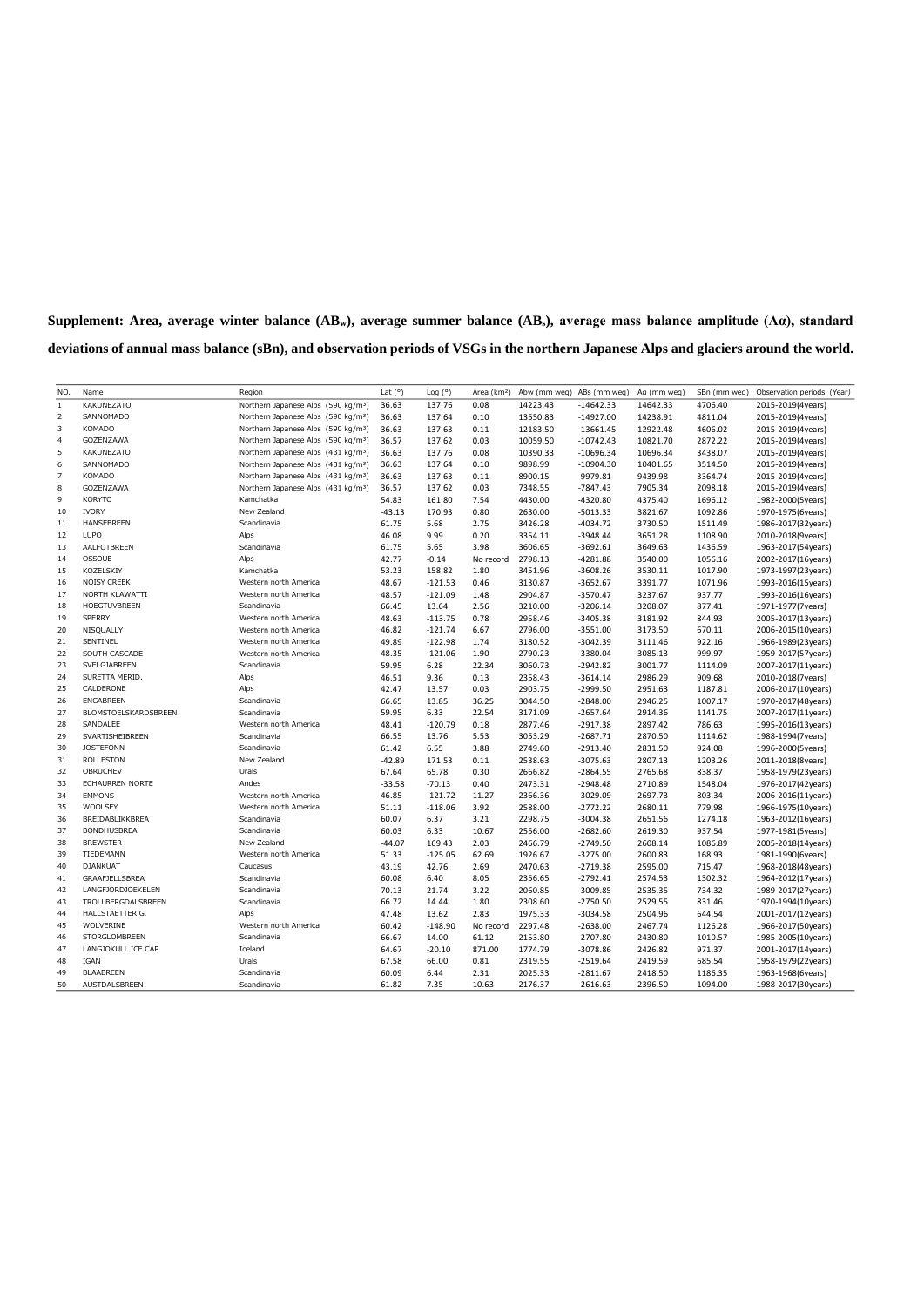| NO. | Name                           | Region                | Lat $(°)$ | Log $(°)$ | Area (km <sup>2</sup> ) | Abw (mm weg) ABs (mm weg) |            | Aa (mm weg) | SBn (mm weg) | Observation periods (Year) |
|-----|--------------------------------|-----------------------|-----------|-----------|-------------------------|---------------------------|------------|-------------|--------------|----------------------------|
| 51  | <b>RUKLEBREEN</b>              | Scandinavia           | 60.07     | 6.43      | 1.85                    | 2485.00                   | $-2274.00$ | 2379.50     | 993.33       | 1964-1968(5years)          |
| 52  | <b>SILVER</b>                  | Western north America | 48.98     | $-121.24$ | 0.40                    | 2318.07                   | $-2435.87$ | 2376.97     | 796.60       | 1993-2016(15years)         |
| 53  | MALADETA                       | Alps                  | 42.65     | 0.64      | 0.23                    | 2051.04                   | $-2700.70$ | 2375.87     | 751.72       | 1992-2016(23years)         |
| 54  | <b>HELM</b>                    | Western north America | 49.96     | $-122.99$ | 1.41                    | 1893.33                   | $-2853.73$ | 2373.53     | 807.67       | 1976-2017(15years)         |
| 55  | SCHWARZBACH                    | Alps                  | 46.60     | 8.61      | 0.04                    | 1936.80                   | $-2769.00$ | 2352.90     | 720.78       | 2013-2017(5years)          |
| 56  | <b>BUBA</b>                    | Caucasus              | 42.75     | 43.74     | 3.75                    | 2154.92                   | $-2379.23$ | 2267.08     | 306.48       | 1968-1980(13years)         |
| 57  | TUNSBERGDALSBREEN              | Scandinavia           | 61.60     | 7.05      | 52.21                   | 2218.43                   | $-2302.57$ | 2260.50     | 1197.82      | 1966-1972(7years)          |
| 58  | <b>EYJABAKKAJOKULL</b>         | Iceland               | 64.65     | $-15.58$  | 112.00                  | 1988.40                   | $-2514.90$ | 2251.65     | 809.54       | 1991-2017(20years)         |
| 59  | VESLEDALSBREEN                 | Scandinavia           | 61.85     | 7.26      | 4.10                    | 2040.17                   | $-2429.17$ | 2234.67     | 1120.75      | 1967-1972(6years)          |
| 60  | SARENNES                       | Alps                  | 45.12     | 6.13      | 0.10                    | 1637.47                   | $-2772.57$ | 2205.02     | 1214.02      | 1949-2018(70years)         |
| 61  | OKSTINDBREEN                   | Scandinavia           | 66.02     | 14.29     | 14.01                   | 2294.45                   | $-2111.30$ | 2202.88     | 980.06       | 1987-1997(11years)         |
| 62  | <b>BENCH</b>                   | Western north America | 51.43     | $-124.92$ | 10.35                   | 1863.75                   | $-2523.75$ | 2193.75     | 400.50       | 1981-1990(8years)          |
| 63  | <b>RUNDVASSBREEN</b>           | Scandinavia           | 67.30     | 16.06     | 10.85                   | 1846.90                   | $-2533.50$ | 2190.20     | 947.48       | 2002-2017(10years)         |
| 64  | THRANDARJOKULL                 | Iceland               | 64.70     | $-14.88$  | 19.40                   | 2086.67                   | $-2268.33$ | 2177.50     | 787.75       | 1991-1996(6years)          |
| 65  | NIGARDSBREEN                   | Scandinavia           | 61.72     | 7.13      | 46.61                   | 2227.86                   | $-2113.48$ | 2170.67     | 965.51       | 1962-2017(56years)         |
| 66  | <b>TSANFLEURON</b>             | Alps                  | 46.32     | 7.23      | 2.47                    | 1467.38                   | $-2869.13$ | 2168.25     | 991.74       | 2010-2017(8years)          |
| 67  | PLACE                          | Western north America | 50.43     | $-122.60$ | 3.45                    | 1710.44                   | $-2597.68$ | 2154.06     | 762.04       | 1965-2017(25years)         |
| 68  | <b>GOLDBERG K.</b>             | Alps                  | 47.04     | 12.97     | 1.03                    | 1687.19                   | $-2558.50$ | 2122.84     | 669.49       | 2001-2017(16years)         |
| 69  | <b>BRIDGE</b>                  | Western north America | 50.82     | $-123.57$ | 88.10                   | 1864.00                   | $-2334.00$ | 2099.00     | 787.93       | 1981-1985(5years)          |
| 70  | REMBESDALSKAAKA                | Scandinavia           | 60.54     | 7.37      | 17.26                   | 2056.25                   | $-2136.36$ | 2096.31     | 1088.30      | 1963-2017(55years)         |
| 71  | <b>SEX ROUGE</b>               | Alps                  | 46.33     | 7.22      | 0.26                    | 1455.33                   | $-2705.67$ | 2080.50     | 950.81       | 2012-2017(6years)          |
| 72  | TUNGNAARJOKULL                 | Iceland               | 64.32     | $-18.07$  | 345.00                  | 1569.72                   | $-2587.78$ | 2078.75     | 927.48       | 1986-2017(18years)         |
| 73  | PENDENTE (VEDR.) / HANGENDERF. | Alps                  | 46.97     | 11.22     | 0.85                    | 1463.86                   | $-2692.71$ | 2078.29     | 666.57       | 1999-2017(14years)         |
| 74  | OMNSBREEN                      | Scandinavia           | 60.63     | 7.48      | 1.50                    | 1612.00                   | $-2536.00$ | 2074.00     | 1190.31      | 1966-1970(5years)          |
| 75  | ANDREI                         | Western north America | 56.93     | $-130.97$ | 91.89                   | 1810.00                   | $-2263.33$ | 2036.67     | 396.67       | 1978-1990(9years)          |
| 76  | ALEXANDER                      | Western north America | 57.10     | $-130.82$ | 5.74                    | 1676.25                   | $-2391.25$ | 2033.75     | 522.52       | 1978-1990(8years)          |
| 77  | PLAINE MORTE                   | Alps                  | 46.38     | 7.49      | 7.41                    | 1325.63                   | $-2721.63$ | 2023.63     | 813.03       | 2010-2017(8years)          |
| 78  | PIZOL                          | Alps                  | 46.96     | 9.39      | 0.06                    | 1401.00                   | $-2639.00$ | 2020.00     | 482.25       | 2007-2017(11years)         |
| 79  | <b>BASODINO</b>                | Alps                  | 46.42     | 8.48      | 1.76                    | 1704.44                   | $-2331.28$ | 2017.86     | 776.10       | 1993-2017(25years)         |
| 80  | HOFSJOKULL E                   | Iceland               | 64.80     | $-18.58$  | 213.10                  | 1651.38                   | $-2254.83$ | 1953.10     | 880.68       | 1989-2017(29years)         |
| 81  | HARBARDSBREEN                  | Scandinavia           | 61.70     | 7.68      | 13.17                   | 1780.40                   | $-2099.00$ | 1939.70     | 673.83       | 1997-2001(5years)          |
| 82  | <b>SANKT ANNA</b>              | Alps                  | 46.60     | 8.60      | 0.18                    | 1525.00                   | $-2349.33$ | 1937.17     | 442.34       | 2012-2017(6years)          |
| 83  | EKLUTNA EAST BRANCH            | Western north America | 61.23     | $-148.97$ | No record               | 1637.50                   | $-2225.00$ | 1931.25     | 843.86       | 2008-2015(8years)          |
| 84  | <b>FORNO</b>                   | Alps                  | 46.30     | 9.70      | 8.95                    | 1609.00                   | $-2247.17$ | 1928.08     | 283.29       | 1955-1960(6years)          |
| 85  | <b>SYKORA</b>                  | Western north America | 50.87     | $-123.58$ | 25.35                   | 1858.00                   | $-1998.00$ | 1928.00     | 752.85       | 1976-1985(10years)         |
| 86  | HOFSJOKULL SW                  | Iceland               | 64.72     | $-19.05$  | 48.80                   | 1631.67                   | $-2142.50$ | 1887.08     | 1145.15      | 2006-2017(12years)         |
| 87  | BREIDAMJOKULL E. B.            | Iceland               | 64.22     | $-16.33$  | 995.00                  | 1295.20                   | $-2414.80$ | 1855.00     | 315.31       | 2001-2005(5years)          |
| 88  | BLOMSTERSKARDSBREEN            | Scandinavia           | 68.34     | 17.85     | 2.18                    | 1772.67                   | $-1922.33$ | 1847.50     | 772.04       | 2007-2017(11years)         |
| 89  | EKLUTNA                        | Western north America | 61.25     | $-148.99$ | 31.60                   | 1622.27                   | $-2058.64$ | 1840.45     | 738.67       | 1986-2015(11years)         |
| 90  | WURTEN K.                      | Alps                  | 47.03     | 13.00     | 0.34                    | 1403.21                   | $-2258.72$ | 1830.97     | 520.48       | 1983-2011(29years)         |
| 91  | ZAVISHA                        | Western north America | 50.79     | $-123.41$ | 6.49                    | 1750.00                   | $-1888.00$ | 1819.00     | 680.83       | 1976-1985(15years)         |
| 92  | HINTEREIS F.                   | Alps                  | 46.80     | 10.77     | 6.39                    | 1186.33                   | $-2413.67$ | 1800.00     | 754.18       | 2013-2018(6years)          |
| 93  | CARESER ORIENTALE              | Alps                  | 46.45     | 10.70     | 1.43                    | 881.33                    | $-2689.67$ | 1785.50     | 673.33       | 2006-2011(6years)          |
| 94  | EKLUTNA WEST BRANCH            | Western north America | 61.23     | $-149.01$ | No record               | 1475.00                   | $-2063.75$ | 1769.38     | 763.31       | 2008-2015(8years)          |
| 95  | SATUJOKULL                     | Iceland               | 64.92     | $-18.83$  | 90.60                   | 1623.00                   | $-1905.00$ | 1764.00     | 864.37       | 1988-1997(10years)         |
| 96  | CARESER OCCIDENTALE            | Alps                  | 46.45     | 10.69     | 0.19                    | 998.50                    | $-2526.83$ | 1762.67     | 669.56       | 2006-2011(6years)          |
| 97  | DE LOS TRES                    | Andes                 | $-49.33$  | $-73.00$  | 0.81                    | 1575.29                   | $-1931.29$ | 1753.29     | 816.35       | 1996-2018(7years)          |
| 98  | <b>BRUARJOKULL</b>             | Iceland               | 64.67     | $-16.17$  | 1525.00                 | 1652.60                   | $-1849.60$ | 1751.10     | 781.48       | 1993-2017(15years)         |
| 99  | <b>YURI</b>                    | Western north America | 56.98     | $-130.68$ | 3.58                    | 1435.00                   | $-2047.78$ | 1741.39     | 610.58       | 1978-1990(10years)         |
| 100 | TARFALAGLACIAEREN              | Scandinavia           | 67.93     | 18.64     | 1.01                    | 1647.70                   | $-1834.55$ | 1741.13     | 1090.38      | 1986-2015(20years)         |
|     |                                |                       |           |           |                         |                           |            |             |              |                            |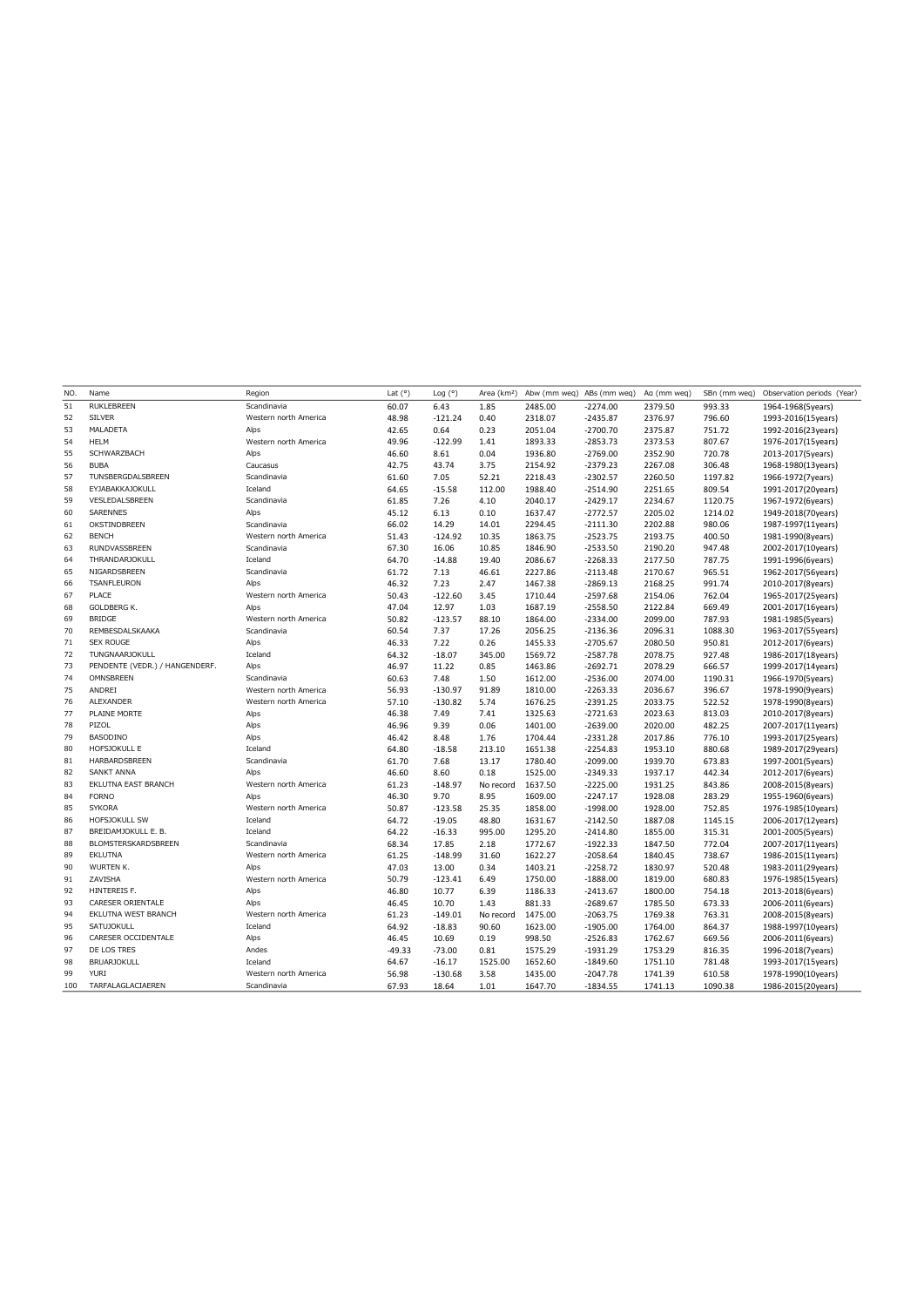| NO. | Name                                   | Region                | Lat $(°)$ | Log (°)   | Area (km <sup>2</sup> ) | Abw (mm weq) ABs (mm weq) |            | Aa (mm weg) | SBn (mm weg) | Observation periods (Year) |
|-----|----------------------------------------|-----------------------|-----------|-----------|-------------------------|---------------------------|------------|-------------|--------------|----------------------------|
| 101 | HOFSJOKULL N                           | Iceland               | 64.95     | $-18.92$  | 73.70                   | 1456.67                   | $-2015.33$ | 1736.00     | 674.11       | 1988-2017(15years)         |
| 102 | KLEINFLEISS K.                         | Alps                  | 47.05     | 12.95     | 0.79                    | 1420.06                   | $-2051.63$ | 1735.84     | 658.00       | 2001-2017(16years)         |
| 103 | KOLDUKVISLARJ.                         | Iceland               | 64.58     | $-17.83$  | 300.00                  | 1482.00                   | $-1988.82$ | 1735.41     | 848.55       | 1992-2017(17years)         |
| 104 | GRIES                                  | Alps                  | 46.44     | 8.34      | 4.35                    | 1322.98                   | $-2121.77$ | 1722.38     | 846.70       | 1962-2018(57years)         |
| 105 | KARSOJIETNA                            | Scandinavia           | 68.36     | 18.32     | 1.23                    | 1887.50                   | $-1513.33$ | 1700.42     | 351.82       | 1982-1993(8years)          |
| 106 | MALAVALLE (VEDR. DI) / UEBELTALF.      | Alps                  | 46.95     | 11.19     | 6.03                    | 1243.23                   | $-2118.54$ | 1680.88     | 485.17       | 2005-2017(13years)         |
| 107 | JAMTAL F.                              | Alps                  | 46.86     | 10.16     | 2.79                    | 1188.04                   | $-2171.54$ | 1679.79     | 640.00       | 1989-2018(26years)         |
| 108 | CARESER                                | Alps                  | 46.45     | 10.71     | 0.96                    | 991.94                    | $-2350.28$ | 1671.11     | 1084.43      | 1976-2018(18years)         |
| 109 | ZETTALUNITZ/MULLWITZ K.                | Alps                  | 47.08     | 12.38     | 2.78                    | 1221.42                   | $-2101.75$ | 1661.58     | 548.26       | 2007-2018(12years)         |
| 110 | ALBIGNA                                | Alps                  | 46.30     | 9.64      | 5.68                    | 1385.00                   | $-1906.83$ | 1645.92     | 350.12       | 1955-1960(6years)          |
| 111 | CIARDONEY                              | Alps                  | 45.52     | 7.39      | 0.57                    | 1166.35                   | $-2067.50$ | 1616.92     | 871.78       | 1992-2017(26years)         |
| 112 | <b>STORBREEN</b>                       | Scandinavia           | 61.57     | 8.13      | 5.14                    | 1416.35                   | $-1770.28$ | 1593.31     | 723.70       | 1949-2017(75years)         |
| 113 | PLATTALVA                              | Alps                  | 46.83     | 8.99      | 0.80                    | 1530.08                   | $-1643.55$ | 1586.82     | 644.02       | 1948-1985(38years)         |
| 114 | <b>RHONE</b>                           | Alps                  | 46.62     | 8.40      | 15.52                   | 1358.69                   | $-1810.80$ | 1584.74     | 525.81       | 1885-2017(35years)         |
| 115 | MITTIVAKKAT                            | Greenland             | 65.70     | $-37.80$  | 15.94                   | 1203.08                   | $-1950.00$ | 1576.54     | 569.76       | 1996-2015(13years)         |
| 116 | <b>KESSJEN</b>                         | Alps                  | 46.07     | 7.93      | 0.45                    | 1447.45                   | $-1682.83$ | 1565.14     | 692.44       | 1956-1995(40years)         |
| 117 | FONTANA BIANCA / WEISSBRUNNF.          | Alps                  | 46.48     | 10.77     | 0.40                    | 1116.13                   | $-2006.23$ | 1561.18     | 753.13       | 1984-2017(31years)         |
| 118 | OCHSENTALER G.                         | Alps                  | 46.85     | 10.10     | 2.59                    | 1311.71                   | $-1795.43$ | 1553.57     | 511.23       | 1992-1998(7years)          |
| 119 | STORGLACIAEREN                         | Scandinavia           | 67.90     | 18.57     | 2.90                    | 1418.90                   | $-1677.89$ | 1548.40     | 701.05       | 1946-2018(73years)         |
| 120 | VERMUNT G.                             | Alps                  | 46.85     | 10.13     | 2.16                    | 1052.25                   | $-2035.25$ | 1543.75     | 527.75       | 1991-1998(8years)          |
| 121 | DYNGJUJOKULL                           | Iceland               | 64.67     | $-17.00$  | 1060.00                 | 1615.57                   | $-1440.86$ | 1528.21     | 848.10       | 1992-2017(14years)         |
| 122 | RIUKOJIETNA                            | Scandinavia           | 68.08     | 18.05     | 2.65                    | 1255.12                   | $-1798.50$ | 1526.81     | 674.81       | 1986-2017(23years)         |
| 123 | RIES OCC. (VEDR. DI) / RIESERF. WESTL. | Alps                  | 46.90     | 12.10     | 1.70                    | 1122.89                   | $-1898.44$ | 1510.67     | 684.87       | 2009-2017(9years)          |
| 124 | LUNGA (VEDRETTA) / LANGENF.            | Alps                  | 46.47     | 10.62     | 1.60                    | 970.46                    | $-2047.46$ | 1508.96     | 657.47       | 2004-2017(13years)         |
| 125 | STORSTEINSFJELLBREEN                   | Scandinavia           | 68.22     | 17.92     | 5.91                    | 1604.70                   | $-1379.60$ | 1492.15     | 598.45       | 1964-1995(10years)         |
| 126 | LIMMERN                                | Alps                  | 46.81     | 8.98      | 2.41                    | 1385.08                   | $-1574.63$ | 1479.86     | 657.78       | 1948-1985(38years)         |
| 127 | <b>GULKANA</b>                         | Western north America | 63.28     | $-145.43$ | 31.30                   | 1163.22                   | $-1758.20$ | 1460.71     | 643.80       | 1966-2017(50years)         |
| 128 | VENEDIGER K.                           | Alps                  | 47.13     | 12.34     | 1.99                    | 1141.00                   | $-1779.20$ | 1460.10     | 548.09       | 2013-2017(5years)          |
| 129 | PEYTO                                  | Western north America | 51.66     | $-116.56$ | 11.74                   | 1129.32                   | $-1784.29$ | 1456.80     | 525.70       | 1966-2017(28years)         |
| 130 | CORBASSIERE                            | Alps                  | 45.98     | 7.29      | 15.08                   | 1034.63                   | $-1826.68$ | 1430.66     | 514.11       | 1997-2017(19years)         |
| 131 | SCHWARZBERG                            | Alps                  | 46.02     | 7.93      | 5.10                    | 1293.25                   | $-1556.90$ | 1425.08     | 797.20       | 1956-2017(60years)         |
| 132 | <b>SILVRETTA</b>                       | Alps                  | 46.85     | 10.08     | 2.62                    | 1236.57                   | $-1604.22$ | 1420.40     | 783.83       | 1919-2018(100years)        |
| 133 | AUSTRE MEMURUBREEN                     | Scandinavia           | 61.55     | 8.50      | 8.75                    | 1064.40                   | $-1746.80$ | 1405.60     | 547.99       | 1968-1972(5years)          |
| 134 | <b>GIETRO</b>                          | Alps                  | 46.00     | 7.38      | 5.27                    | 1193.71                   | $-1595.78$ | 1394.74     | 664.13       | 1967-2017(49years)         |
| 135 | <b>VESTRE MEMURUBREEN</b>              | Scandinavia           | 61.53     | 8.45      | 9.17                    | 1156.80                   | $-1597.60$ | 1377.20     | 565.46       | 1968-1972(5years)          |
| 136 | RABOTS GLACIAER                        | Scandinavia           | 67.91     | 18.50     | 3.13                    | 1162.09                   | $-1591.34$ | 1376.72     | 632.12       | 1982-2017(32years)         |
| 137 | LA MARE (VEDRETTA DE)                  | Alps                  | 46.43     | 10.63     | 1.99                    | 982.71                    | $-1745.43$ | 1364.07     | 654.26       | 2004-2017(14years)         |
| 138 | <b>FINDELEN</b>                        | Alps                  | 46.00     | 7.87      | 12.89                   | 1083.40                   | $-1601.60$ | 1342.50     | 443.09       | 2005-2017(10years)         |
| 139 | GRAASUBREEN                            | Scandinavia           | 61.66     | 8.60      | 2.12                    | 1136.83                   | $-1540.65$ | 1338.74     | 622.41       | 1962-2017(56years)         |
| 140 | MARMAGLACIAEREN                        | Scandinavia           | 68.08     | 18.68     | 3.31                    | 1082.59                   | $-1528.89$ | 1305.74     | 562.78       | 1990-2017(27years)         |
| 141 | <b>HELLSTUGUBREEN</b>                  | Scandinavia           | 61.56     | 8.44      | 2.90                    | 1095.84                   | $-1492.84$ | 1294.34     | 664.96       | 1962-2017(56years)         |
| 142 | GARABASHI                              | Caucasus              | 43.30     | 42.47     | 4.00                    | 1106.18                   | $-1457.12$ | 1281.65     | 459.58       | 1984-2018(62years)         |
| 143 | CONCONTA NORTE                         | Andes                 | $-29.98$  | $-69.65$  | 0.10                    | 534.83                    | $-1978.83$ | 1256.83     | 756.15       | 2008-2015(6years)          |
| 144 | <b>BROWN SUPERIOR</b>                  | Andes                 | $-29.98$  | $-69.64$  | 0.18                    | 547.83                    | $-1960.17$ | 1254.00     | 700.13       | 2008-2015(7years)          |
| 145 | <b>GRAND ETRET</b>                     | Alps                  | 45.48     | 7.22      | 0.53                    | 955.73                    | $-1429.73$ | 1192.73     | 635.90       | 2000-2015(11years)         |
| 146 | PILOTO ESTE                            | Andes                 | $-32.59$  | $-70.14$  | No record               | 957.50                    | $-1419.58$ | 1188.54     | 860.47       | 1980-2003(24years)         |
| 147 | ALLALIN                                | Alps                  | 46.05     | 7.93      | 9.65                    | 1094.57                   | $-1275.15$ | 1184.86     | 663.39       | 1956-2017(60years)         |
| 148 | MURTEL VADRET DAL                      | Alps                  | 46.41     | 9.82      | 0.30                    | 935.40                    | $-1404.80$ | 1170.10     | 722.71       | 2013-2017(5years)          |
| 149 | HANSBREEN                              | Svalbard              | 77.08     | 15.63     | 56.74                   | 960.23                    | $-1324.46$ | 1142.35     | 371.34       | 1989-2017(26years)         |
| 150 | VERNAGT F.                             | Alps                  | 46.88     | 10.82     | 7.08                    | 906.84                    | $-1356.35$ | 1131.60     | 522.87       | 1966-2017(51years)         |
|     |                                        |                       |           |           |                         |                           |            |             |              |                            |